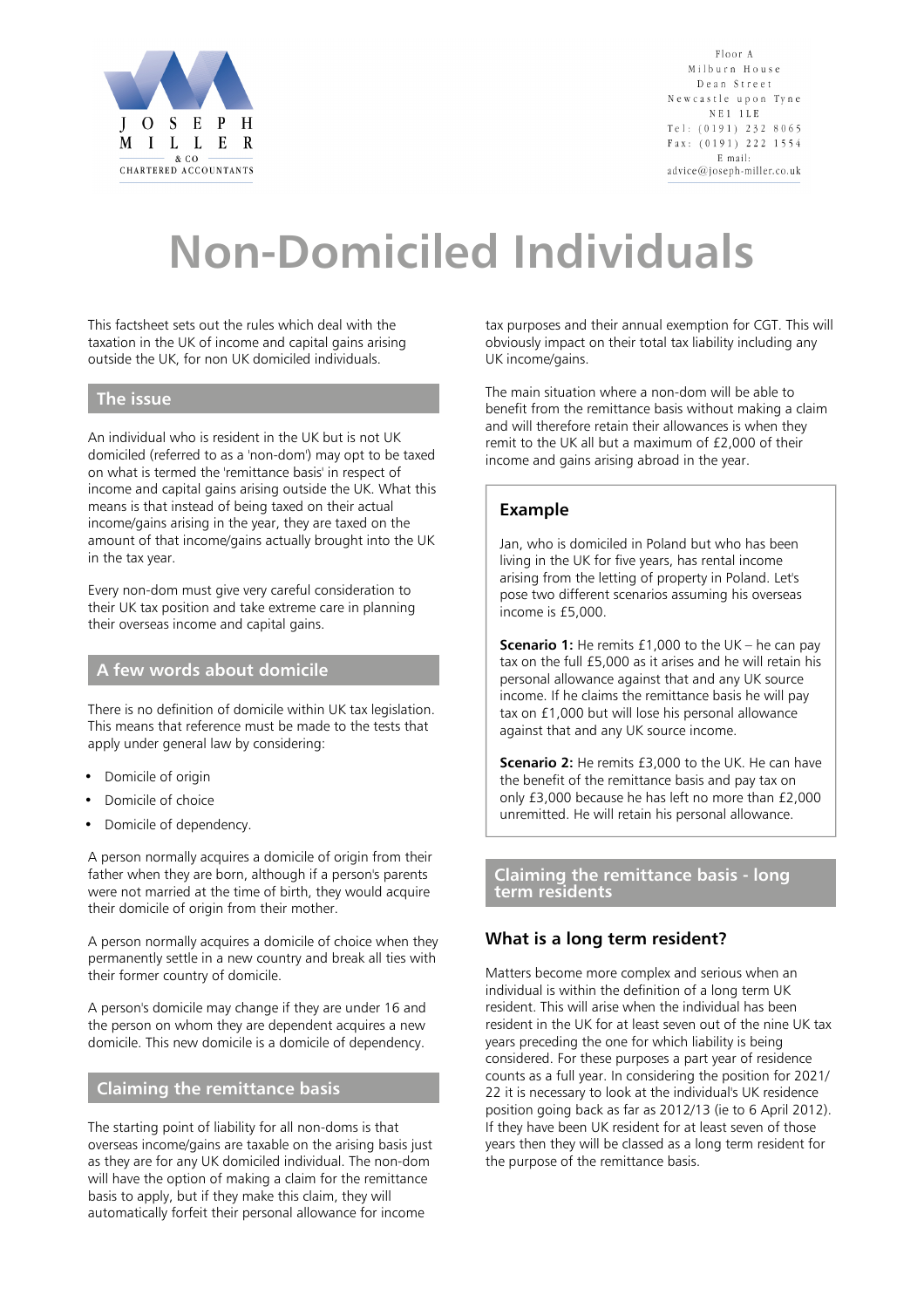# **Example**

Sanjay first came to the UK in July 2014. He will be classed as resident here from 2014/15 which will mean that he meets the seven year rule and will therefore be treated as a long term resident in 2021/ 22. If his residence had not commenced until July 2015 he would only have six years of residence and would not become a long term resident until 2022/ 23.

#### **What are the implications of being a long term resident?**

Essentially the long term resident (who must be 18 years of age or over at some time in the tax year concerned) can only claim the benefit of the remittance basis if they pay an additional £30,000 in addition to the tax on any income or gains remitted. This sum is known as the 'remittance basis charge' (RBC).

The rules surrounding this charge are complex but the 'bare bones' are as follows:

- the charge effectively represents tax on unremitted income or gains
- the non-dom nominates specific income/gains to represent this charge
- the sums nominated cannot then be charged to UK tax even if they are subsequently remitted to the UK in a later year
- the nominated income/gains are deemed to be remitted only after all other unremitted income/gains have come into the UK
- tax on the sums nominated may be eligible for relief under a double tax agreement (DTA).

The RBC is not avoided where there is a failure to nominate specific income/gains and such failure may result in duplicate or higher taxation in future years.

# **Example**

Let us assume that Sanjay is a long term resident for 2021/22 and that he has overseas income arising in India of £6,000. He can only secure the remittance basis for 2021/22 if he pays the RBC. Clearly it would be nonsensical for him to pay that charge to avoid tax on say for example £4,000 of income which was unremitted. He will therefore not elect for the remittance basis and will pay UK tax on the full £6,000 of income arising from India. If that income has been subject to tax in India he may be entitled to set any Indian tax against his UK liability.

#### **Example**

Sergio is a very wealthy Spaniard who has been living in the UK for seven years. He is a higher rate UK tax payer. In the current tax year he has income of

£150,000 arising in Spain and also makes a capital gain of £500,000 on the sale of a Spanish commercial property. He remits none of this to the UK in the current tax year.

He claims the remittance basis and obviously has no liability on remitted income because there is none. He will have to pay the RBC of £30,000 and must nominate income or gains to represent this sum. He could nominate £150,000 of the capital gain which, taxed at 20%, would represent a liability of £30,000.

That would satisfy the RBC and would mean that £150,000 of the gains would not be taxed if it is subsequently remitted. It would also mean, subject to the terms of the UK / Spanish DTA, that he may be eligible for relief in respect of any Spanish tax on this sum.

#### **Higher RBC charges for some**

A higher RBC charge applies for an individual that has been UK resident for 12 out of the previous 14 years. This charge is currently £60,000.

## **Example**

If Sergio (from the previous example) has been living in the UK for say 12 years then given the same circumstances he may decide that £60,000 is too high a price to pay.

If he did decide to claim the remittance basis there is still no liability on remitted income because there is none. He would have to pay the increased RBC of £60,000 and must nominate income or gains to represent this sum. He could nominate £300,000 of the capital gain which, taxed at 20%, would represent a liability of £60,000.

That would satisfy the RBC and would mean that £300,000 of the gains would not be taxed if it is subsequently remitted. It would also mean, subject to the terms of the UK / Spanish DTA, that he may be eligible for relief in respect of any Spanish tax on this sum.

## **Deemed domicile**

Some individuals who are not domiciled in the UK are deemed to be UK domiciled in certain circumstances. Since 2017/18 the rule applies when either of two conditions are met. This means that the remittance basis is not available to them.

Condition A applies when a person who is UK resident for a tax year was also born in the UK and had a UK domicile of origin (but subsequently changed their domicile). Such a person is deemed to have a UK domicile.

Condition B applies when the individual has been UK resident for at least 15 of the 20 tax years immediately preceding the one for which liability is being considered.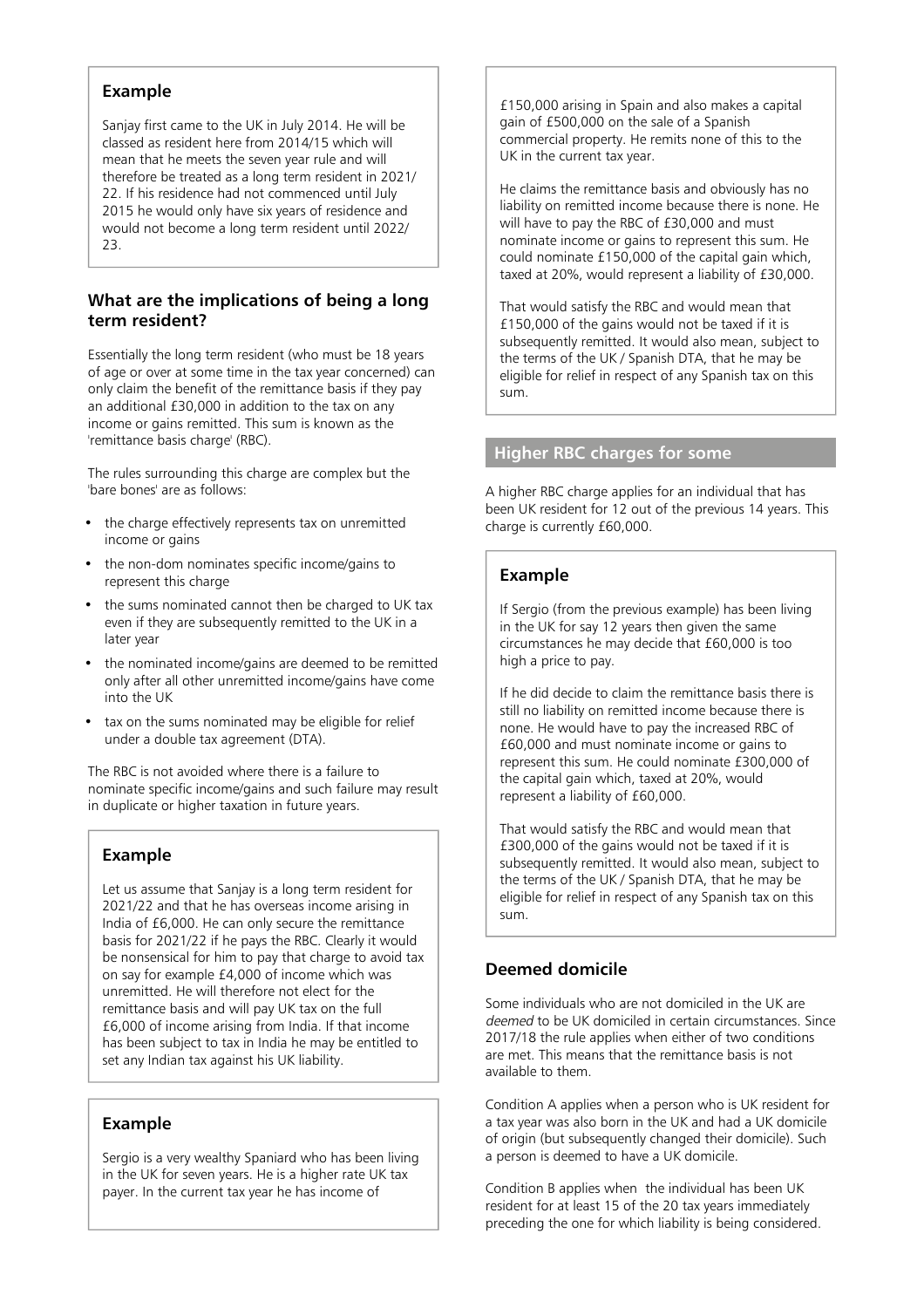(Note: For IHT purposes it is also necessary to be resident for at least one of the four tax years ending with the relevant tax year.)

#### **Example**

Cesar a non-UK domicile was resident in the UK from 2003/04 until 2018/19 inclusive, a total of 16 years. He is therefore UK deemed domicile for 2018/19 and onwards.

He leaves the UK to travel the world and is non-UK resident for four years from 2019/20. He resumes UK residence in 2023/24. In 2023/24 he is still UK deemed domicile for income tax and CGT so the arising basis and not the remittance basis applies. (He is though no longer a UK deemed domicile for IHT purposes.)

A UK deemed domicile may in certain circumstances be able to rebase assets using the market value at 6 April 2017 for CGT purposes. Please seek our advice if relevant.

# **What is a remittance?**

HMRC take the view that whatever method an individual uses to bring income or gains into the UK it may be treated as a remittance. The rules are very detailed and it is only possible here to give a brief outline.

## **Relevant person**

Essentially a remittance can be caught if it is for the benefit of any person who, in relation to the taxpayer (ie the non-dom with overseas income/gains), is within the definition of a relevant person. That list includes:

- the taxpayer
- their spouse or civil partner
- a partner with whom they are living as a spouse or civil partner
- any child or grandchild under 18 years of age
- a close company in which any relevant person is a shareholder
- a trust in which any relevant person is a beneficiary.

# **Basic concept of a remittance**

Two conditions must be in place for a remittance to arise. Firstly property, money, or consideration for a service, must be brought into the UK for the benefit of a relevant person and secondly, the funds for that property etc must be derived directly or indirectly from the overseas income and gains. These rules are much wider than the old rules. Some examples will help to explain the scope.

# **Example**

Alex, a wealthy Canadian, lives in the UK with his wife and young children. He has a significant bank deposit in Jersey which generates a large amount of income each year. Any of the following uses of that income would constitute a remittance for UK tax purposes:

- he buys an expensive car in Germany and brings it into the UK
- he opens a bank account in the UK for each of his children with funds from Jersey
- he sends his wife on an expensive weekend at a spa and the bill for the break is sent direct to Jersey for settlement
- he uses a credit card in the UK which is settled on a monthly basis out of the Jersey income.

There are some exceptions for example clothes, watches and jewellery for personal use and other goods up to a value of £1,000.

# **A more indirect route is also caught**

In the past it had been possible to use a route known as 'alienation' to avoid the remittance basis. This would involve an individual giving someone else their overseas income and then that individual bringing the money into the UK. In the recipient's hands it would have represented capital and the remittance would have been avoided. Now such a route is not possible. Any attempt at 'alienation' which involves the funds ultimately being brought into the UK for the benefit of a relevant person will be caught as a remittance by the taxpayer. This rule is likely to cause some difficult situations.

# **Example**

Alex gifts some of the Jersey income to an adult son. He uses the money to pay for a UK school trip for his own son. The grandson is a relevant person as far as Alex is concerned and this payment will constitute a remittance on which Alex is taxable in the UK.

#### **Other issues**

There are a number of other issues covered by the rules such as:

- transitional arrangements to deal with property acquired before 6 April 2008
- transitional arrangements to deal with payment of interest on overseas loans used to fund the purchase of a UK property
- the identification of remittances from mixed funds
- dealing with gains arising in offshore trusts.